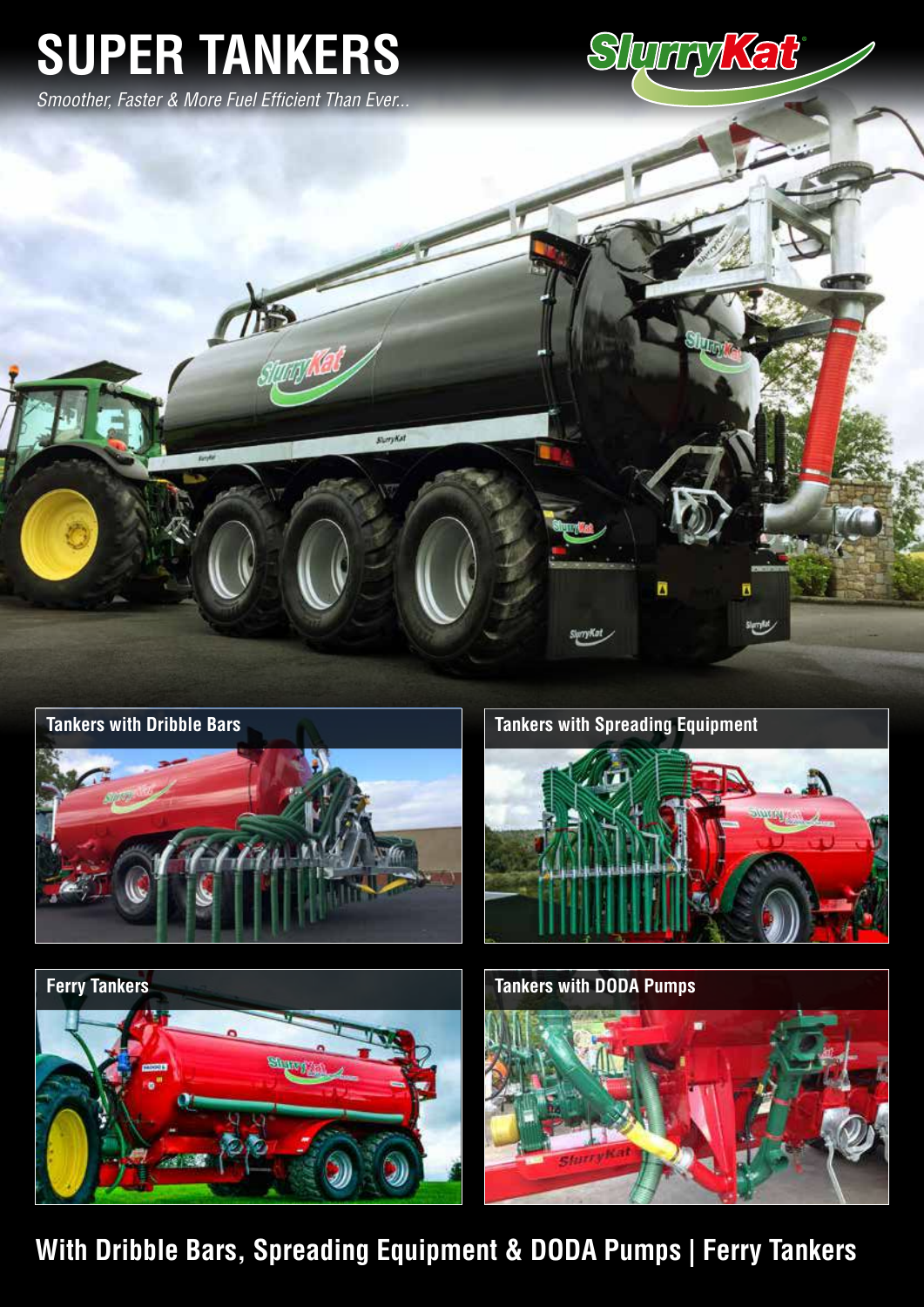**Slurry/manure tankers play a vital role in helping farmers achieve profitability and productivity. They come in a range of sizes to meet the needs of small and large farms, and every slurry tanker, no matter what size, is rigorously tested at our research and development plant.**

**Our Super Tanker range epitomises our commitment to innovation, design and quality. Specifically designed to incorporate our spreading systems, they operate as a fully integrated and balanced unit, with chassis, tank and spreading technology carefully merged together.**



# **Super Tanker Features**

- Commercial Axle 10 Stud 105kph High Speed
- 420x180 "S" Cam Hydraulic Brakes Std (Air Optional)
- Laser Cut, Press Formed Tapered Equilibrium Chassis System
- Full Led Road Lights Inc Side Markers At Front
- 6mm High Tensile S355 Special Grade Steel Tank Construction
- All Seams Fully Synergic Welded Internal and Externally
- Tank Ends Specially Manufactured Dished and Flanged – Internally and Externally Welded
- $\blacksquare$  4 x 6" Fill Points, 2 of which are fitted with Quick Release Couplings
- 2 x Suction Hose Racks (One on Each Side)
- Hose Hangers Bolt On, Galvanised
- 1 x 6" 15ft Suction Hose C/W Q/R Coupling, Grip Handle + Clamp.
- Pto Shaft with Shear Bolt Protection
- 9000l / 11000l / 14000l Pto Driven Vacuum Pump C/W Crash Protection System & Long Life Veins
- Ring Rolled Pre-Formed 12mm Anti Implosion Rings for Reputable Tank Strength
- Unique Anti-Surge Internal Baffle System Fully Welded
- Mid Mounted Sprung Draw Bar with 2 x HD Coil Springs
- Rear Low Level Stone Trap C/W Discharge to the Rear Spread Plate and Bottom Outlet (Bottom Gate Valve Optional)
- Rear Linkage/Spreading Equipment Ready Plates and Internal Pipework from Stone Trap to Outlet Port On RH Side of Tank for Feeding Dribble Bar/Trailing Shoe
- Side Inspection Hatch
- "Super Cyphon" Pump Protection System Top and Secondary Before Vac Pump
- 3 x Level Indicator Sight Glasses (2 At Front, 1 At Rear)
- Hydraulic Vac Pump Change-Over
- Special 2 Pack Paint Finish Special High Durability Gloss Coating





*16000L Model c/w Flotation Tyres*



*\* Depending on model Note: All tankers capacities are approximate volumes*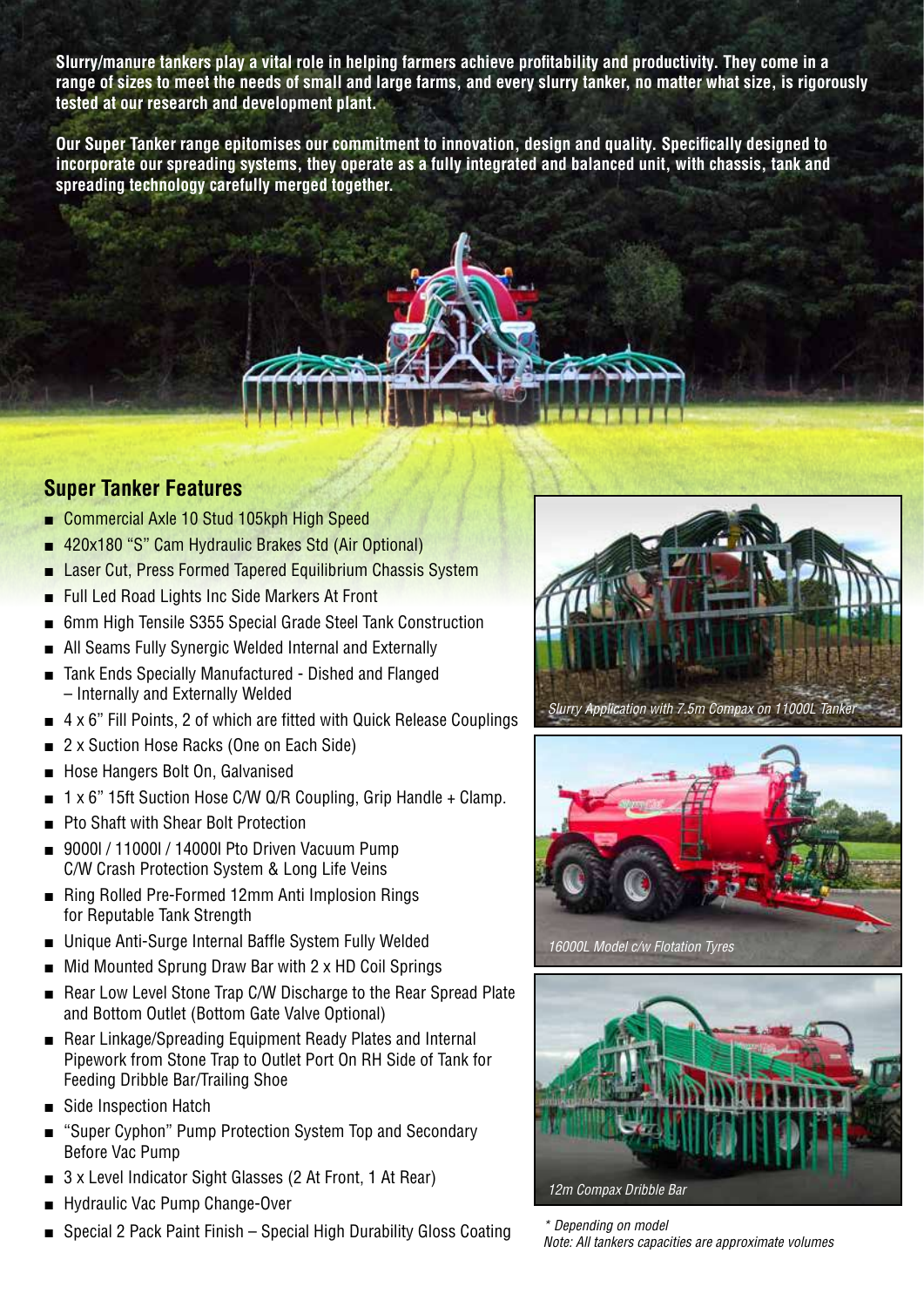# **TANKER SIZES FROM 7250L (1600G) TO 24000L (5300G)**



28.1R32 Wheels 11000L Vac Pump Rear Linkage Brackets Ready

**Technical Specification**

Rear Linkage Brackets Ready

30.5R32 Wheels 11000L Vac Pump

### **11000L (2440G) Tanker**



30.5R32 Wheels 11000L Vac Pump Rear Linkage Brackets Ready

### **12500L (2750G) Tanker**

**9400L (2000G) Tanker**



30.5R32 Wheels 11000L Vac Pump Rear Linkage Brackets Ready

### **18000L (3960G) Tanker**

# **10250L (2250G) Tanker**

30.5R32 Wheels 11000L Vac Pump Rear Linkage Brackets Ready

### **14000L (3080G) Tanker**



580/65R22.5 Flotation c/w Rear Steering Axle 11000L Vac Pump Rear Linkage Brackets Ready

### **20000L (4500G) Tanker**



Standard on 580/65R22.5 Flotation c/w Rear Steering Axle (Recessed) 14000L Vac Pump c/w Air Injection Rear Linkage Brackets Ready



Standard on 580/65R22.5 Flotation c/w Rear Steering Axle (Recessed) 11000L Vac Pump Rear Linkage Brackets Ready



Standard on 580/65R22.5 Flotation c/w Steering Axle front and rear (Recessed) (Tri-Axle) 14000L Vac Pump c/w Air Injection Rear Linkage Brackets Ready



Standard on 580/65R22.5 Flotation c/w Rear Steering Axle / Recessed 14000L Vac Pump c/w Air Injection Rear Linkage Brackets Ready

# **24000L (5300G) Tanker TANKER OPTIONAL EXTRAS**

**With Dribble Bars With Trailing Shoe Injectors Galvanising DODA Pumps Fill Equipment Options Spreading/Pumping Options Brake Systems & Axles**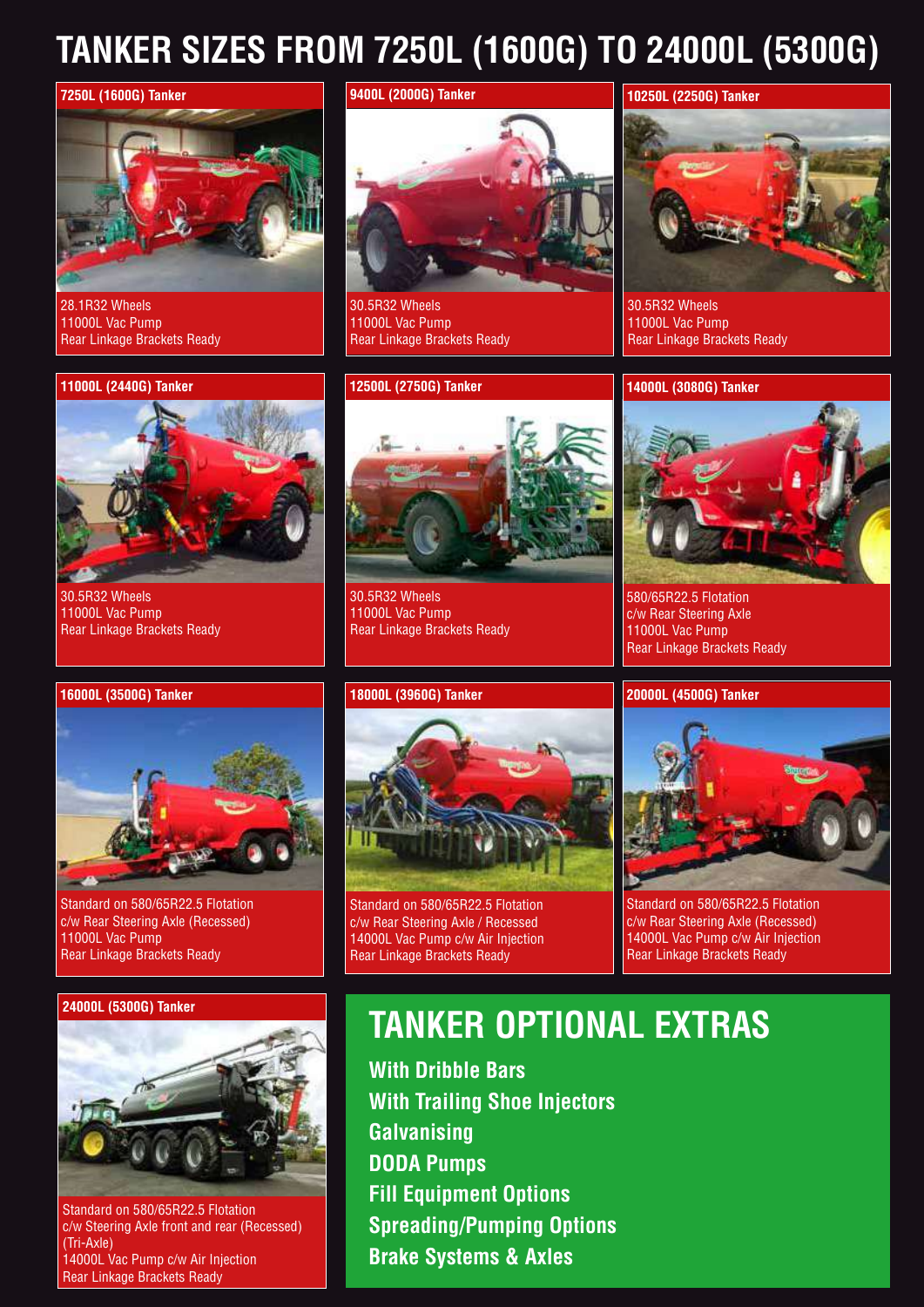**Turbo Fill System**

**14 RY 11** 

**Fully Welded Seams Externally & Inter-**

**SurryKat** 

**nally 6mm Tank Construction Internal Anti-Surge Baffle System on All Tanks as Standard**

 $\sim$ 

**Shymyk** 

**Primary Float Protection Trap With Sight Glass**

**Secondary Trap Maximum Pump Protection**

> **11000L Vac Pump as Standard Up to 16000L (14000L Pump on 18000L & above)**

**AFi Doda Centrifugal Pump**

**Front Mount Sprung Drawbar as Standard**

**LED Marker Lights**

**Drawing Point in Centre of Tank for Comfort Ride and Ease of Operation**

**Full Length Laser Cut & Press Formed Unique Fully Welded Chassis (Only Tanker on the Market with this Feature)**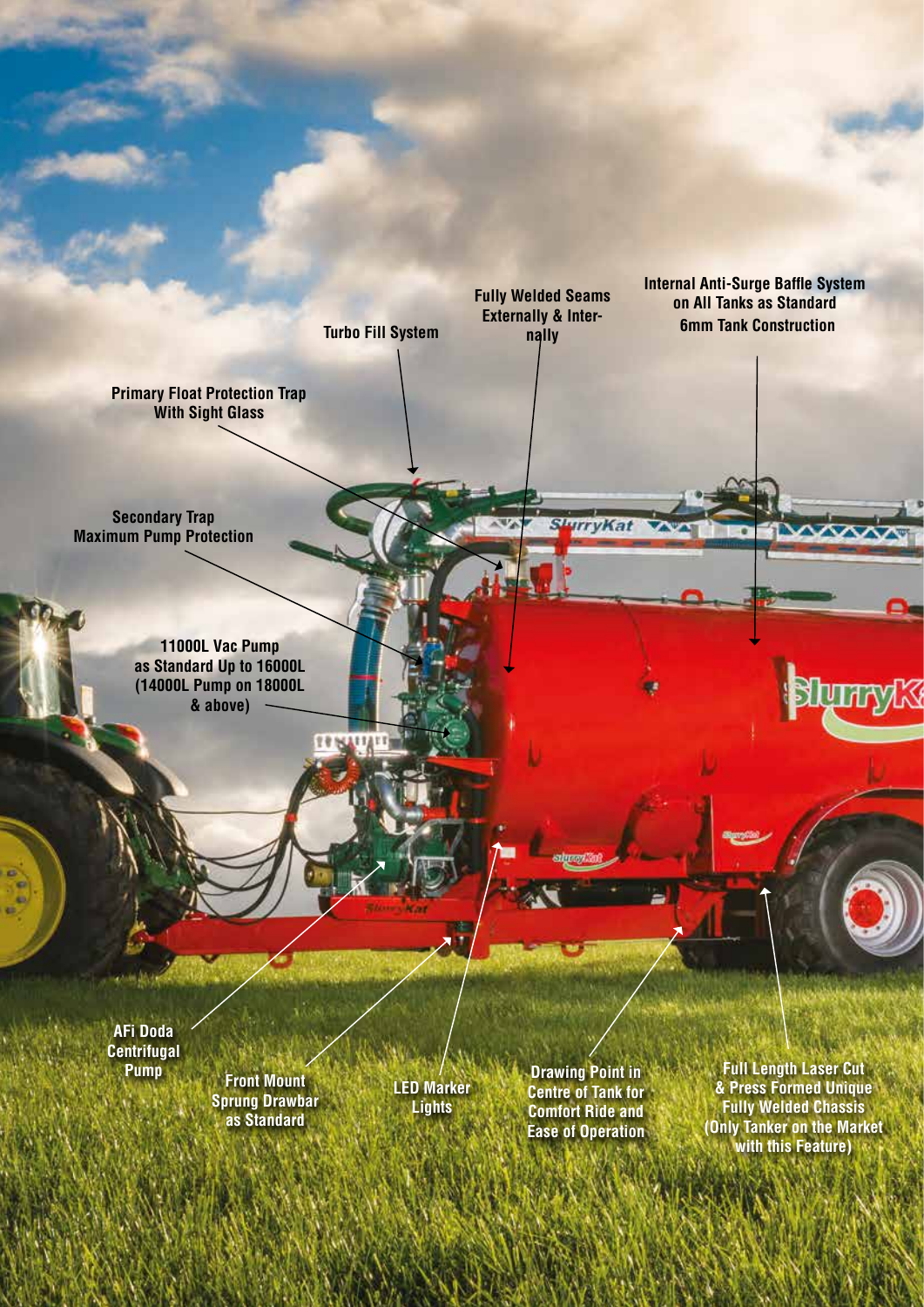**Optional Fully Galvanised Loading Boom Hose Carriers Fitted Both Sides as Standard Oven Baked 2 Pack Paint For Long Life Protection 15m Swing-up**  Slug **Dribble Bar UV Resistance Delivery Hose Hydraulic Boom Teleshaft LED Highway Lighting - 420 X 180 Commercial** 

**Steering Axle c/w Auto Slack Adjusters as Standard on all Models**

**12mm Recess Plates for Structural Strength**

**Standard on all Models**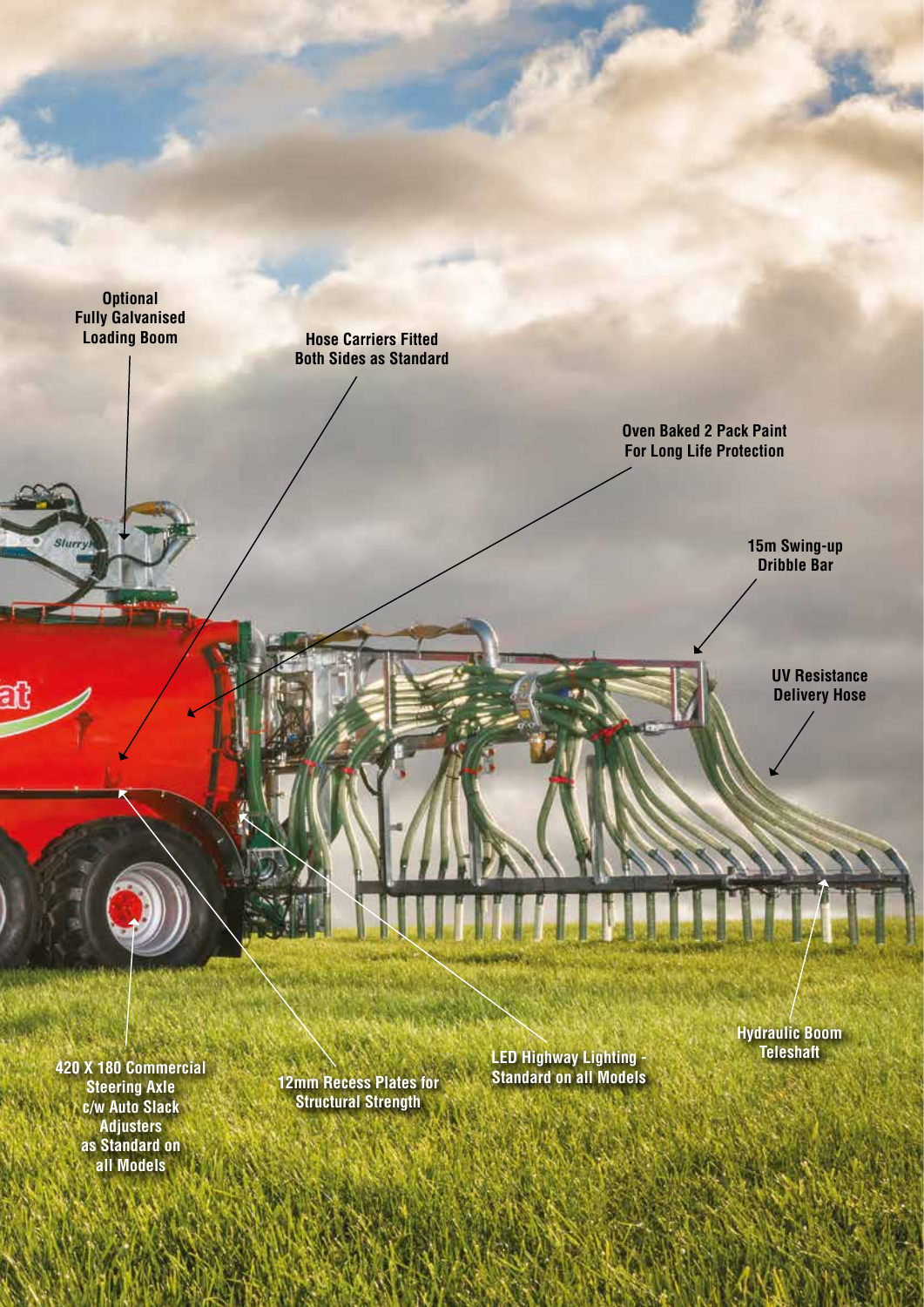# **FERRY TANKERS**

SlurryKat Ferry Tankers are designed to stay on the road side, transferring the slurry without entering the field. This allows the slurry/manure spreading tanker to remain in the field at all times during the spreading operation, only returning to the ferry tanker for refilling via its hydraulically operated transfer boom, up to 9 metres in length.



# **TANKERS WITH TRAILING SHOES**

On its own, a slurry tanker is a valuable piece of farm equipment. But when merged with a SlurryKat spreading system, it is transformed into a dynamic and highly efficient means of delivering exactly the right amount of nitrogen-rich manure to a precise point on the ground. For the farmer, this means higher productivity, and lower costs.

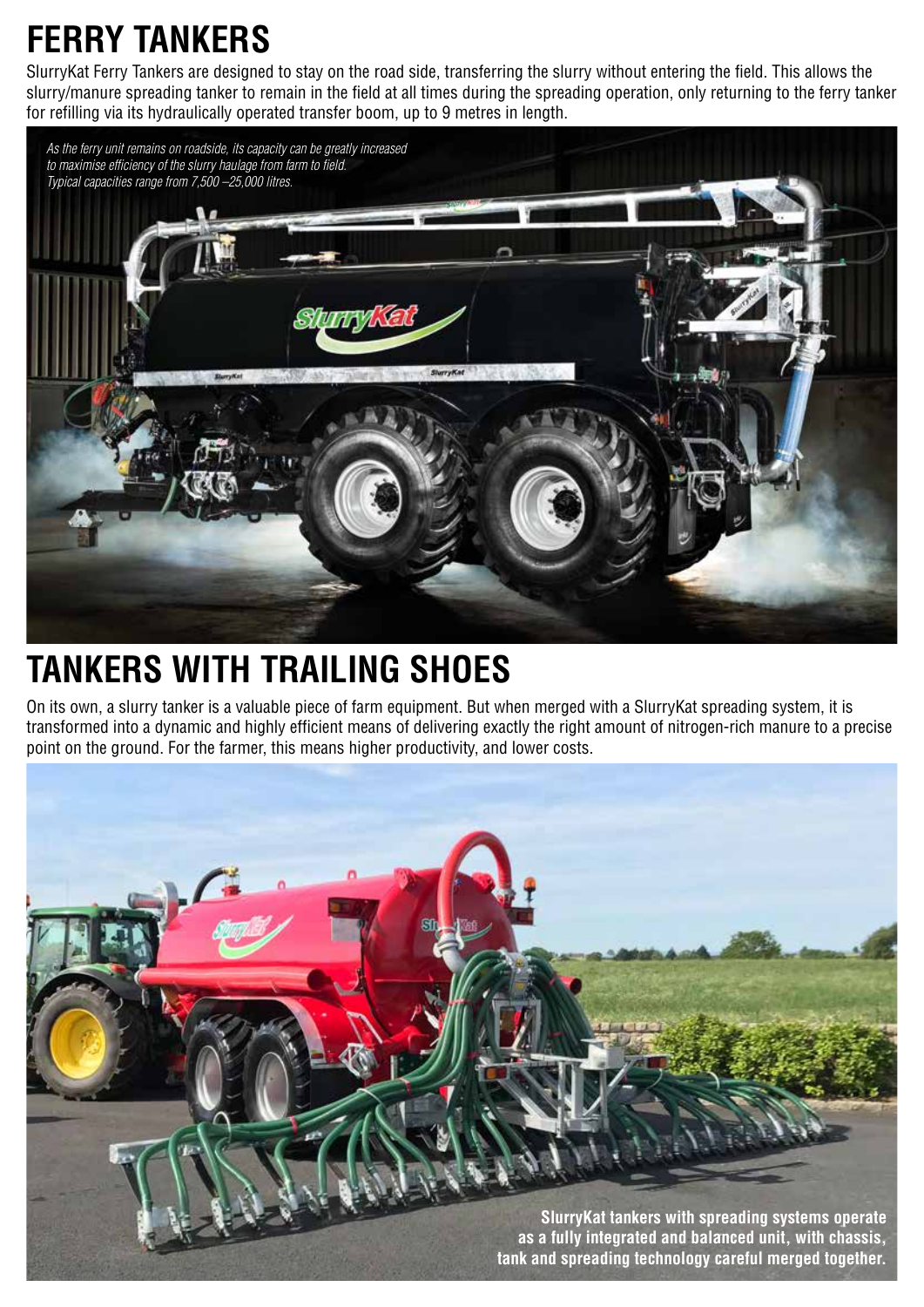# **TANKERS WITH SPREADING EQUIPMENT**

The award-winning SlurryKat Super Tanker range is specifically designed to incorporate our spreading equipment. This means they offer smooth and balanced road transport, coupled with optimum field performance from the SlurryKat spreading technology equipment mounted to the rear of the tanker.



# **TANKERS WITH DODA PUMPS**

SlurryKat's pumping discharge system includes a DODA horizontal chopper pump for feeding the umbilical system through a fully automatic discharge arm. This allows the operator to pull up at the field entrance and connect onto the SlurryKat's non-return pod that sits on the roadside.



**Once connected to the umbilical system in the field, the load is discharged and released and the tanker is on its way for another load in a matter of seconds. With SlurryKat's customisable in-cab technology, the entire process is fully automatic from the safety of the tractor cab.**